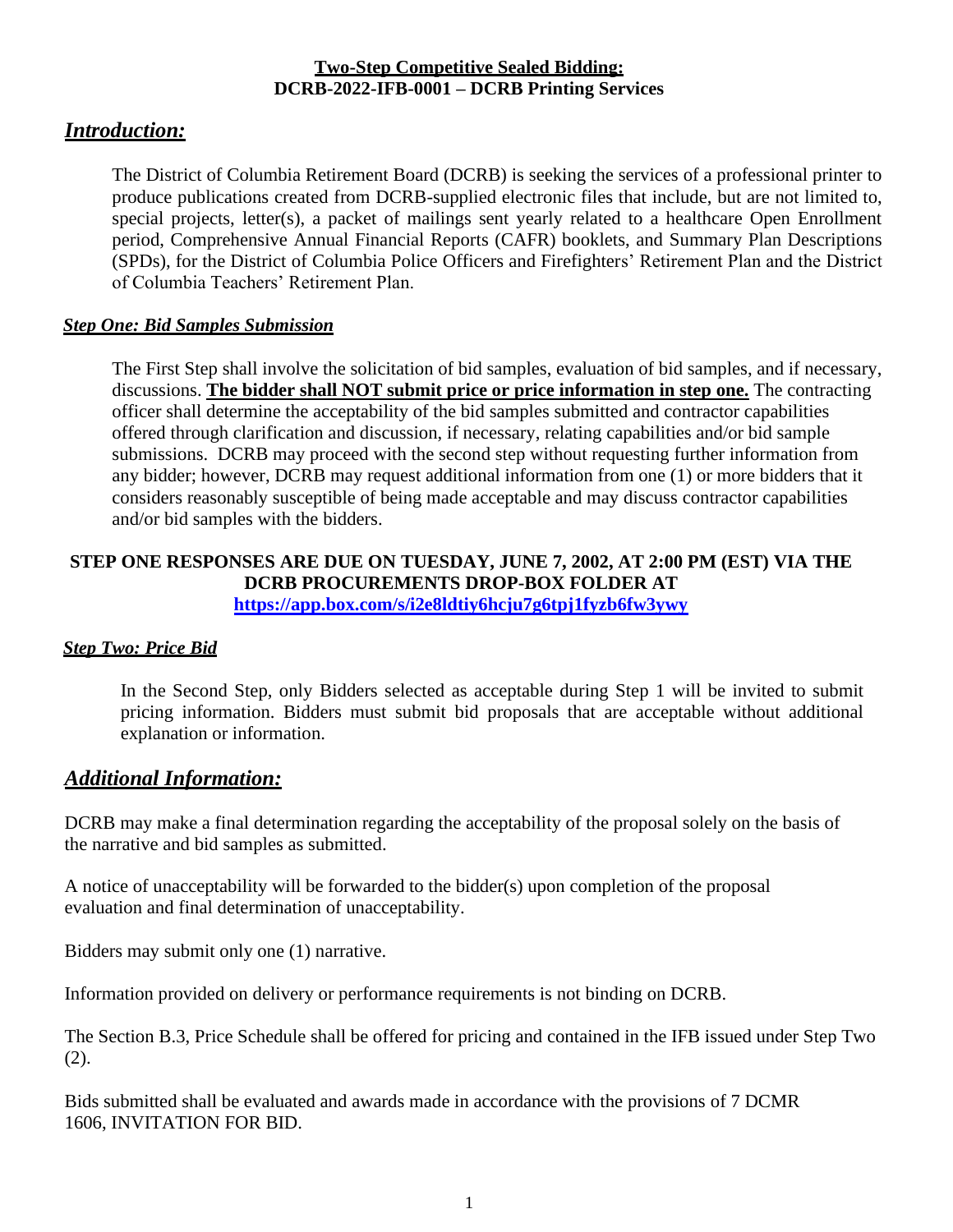#### **Two-Step Competitive Sealed Bidding: DCRB-2022-IFB-0001 – DCRB Printing Services**

All requirements, terms and conditions are non-negotiable.

## **STEP ONE: QUALIFICATIONS, NARRATIVE AND BID SAMPLES**

Offerors that will be selected and invited to submit pricing will be based on responses to the below qualifying questions and bid samples submitted. **Answers to each question must be on company letterhead noting the question content followed by the response.** 

**Bid samples must be submitted both physically and electronically** 

Proposals will be categorized as one (1) of the following:

- (a) Acceptable,
- (b) Reasonably susceptible of being made acceptable, or
- (c) Unacceptable.

This solicitation will be conducted electronically using DCRB's drop-box system via link at https://app.box.com/s/i2e8ldtiy6hcju7g6tpj1fyzb6fw3ywy</u>. To be considered, an offeror must submit the required attachments before the solicitation closing date and time. DCRB will not be responsible for corruption of any file submitted. If the submitted file cannot be viewed and printed as submitted, it will not be considered

#### **QUALIFICATIONS:**

- 1. Do you have current contracts with any public agencies or private companiesto produce publications that include, but are not limited to, special projects, letter(s), a packet of mailings, annual financial reports including financial, booklets, summaries, and plan descriptions with needs similar to the requirements outlined in Section C.5, REQUIREMENTS. If so, provide the following:
	- a. Name of contracting activity;
	- b. Contract number;
	- c. Contract type;
	- d. Contract duration (or Period);
	- e. Total contract value;
	- f. Description of work performed; and
	- g. Contact Person name, phone, and e-mail address.

If not, upload document with the question and answer with "N/A".

- 2. Provide a narrative that describes the Contractor's organizational history and past and current experience providing publications similar in size and scope as the required services described in Section C.5 REQUIREMENTS.
- 3. The Contractor's narrative shall address lessons learned and barriers overcome in previous experiences and the application of this experience to make the project successful.